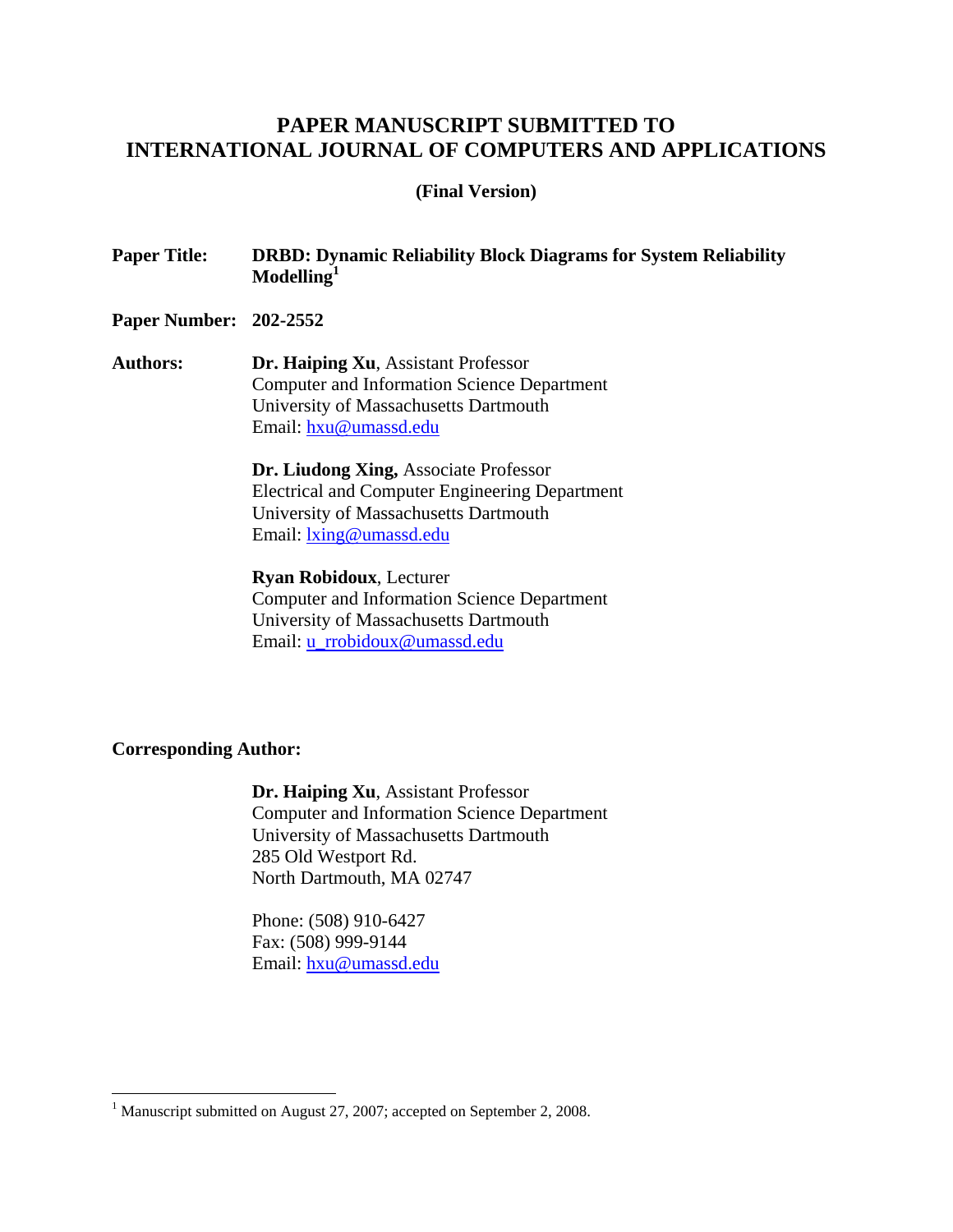# **DRBD: DYNAMIC RELIABILITY BLOCK DIAGRAMS FOR SYSTEM RELIABILITY MODELLING**

Haiping Xu\* , Liudong Xing\*\* and Ryan Robidoux\*

\* Computer and Information Science Department University of Massachusetts Dartmouth, North Dartmouth, MA 02747, USA E-mail: {hxu, u\_rrobidoux}@umassd.edu \*\*Electrical and Computer Engineering Department

University of Massachusetts Dartmouth, North Dartmouth, MA 02747, USA

E-mail: lxing@umassd.edu

#### **ABSTRACT**

With the rapid advances of computer-based technology in mission-critical domains such as aerospace, military, and power industries, critical systems exhibit more complex, dependent, and dynamic behaviors. Such dynamic system behaviors cannot be fully captured by existing reliability modelling tools. In this paper, we introduce a new reliability modelling tool, called dynamic reliability block diagrams (DRBD), to model dynamic relationships between system components. Due to the complexity of DRBD models that involve dynamic conceptual modelling constructs, such as a state dependency (SDEP) block, design errors, which are subtle and difficult to detect, can be easily introduced during the modelling process. In order to formally verify and validate the correctness of a DRBD model, we propose a Petri net based approach by converting DRBD constructs into colored Petri nets (CPN). We use a case study to illustrate how to convert a DRBD model into colored Petri nets, and how to use an existing Petri net tool to analyze and verify dynamic system behavioral properties. Our case study and experimental results show that DRBD models are a powerful tool for system reliability modelling, and our proposed verification approach can effectively ensure the correct design of DRBD models for complex and large-scale computer-based systems.

**Key Words:** Reliability modelling, dynamic reliability block diagram (DRBD), colored Petri net (CPN), formal verification, model checking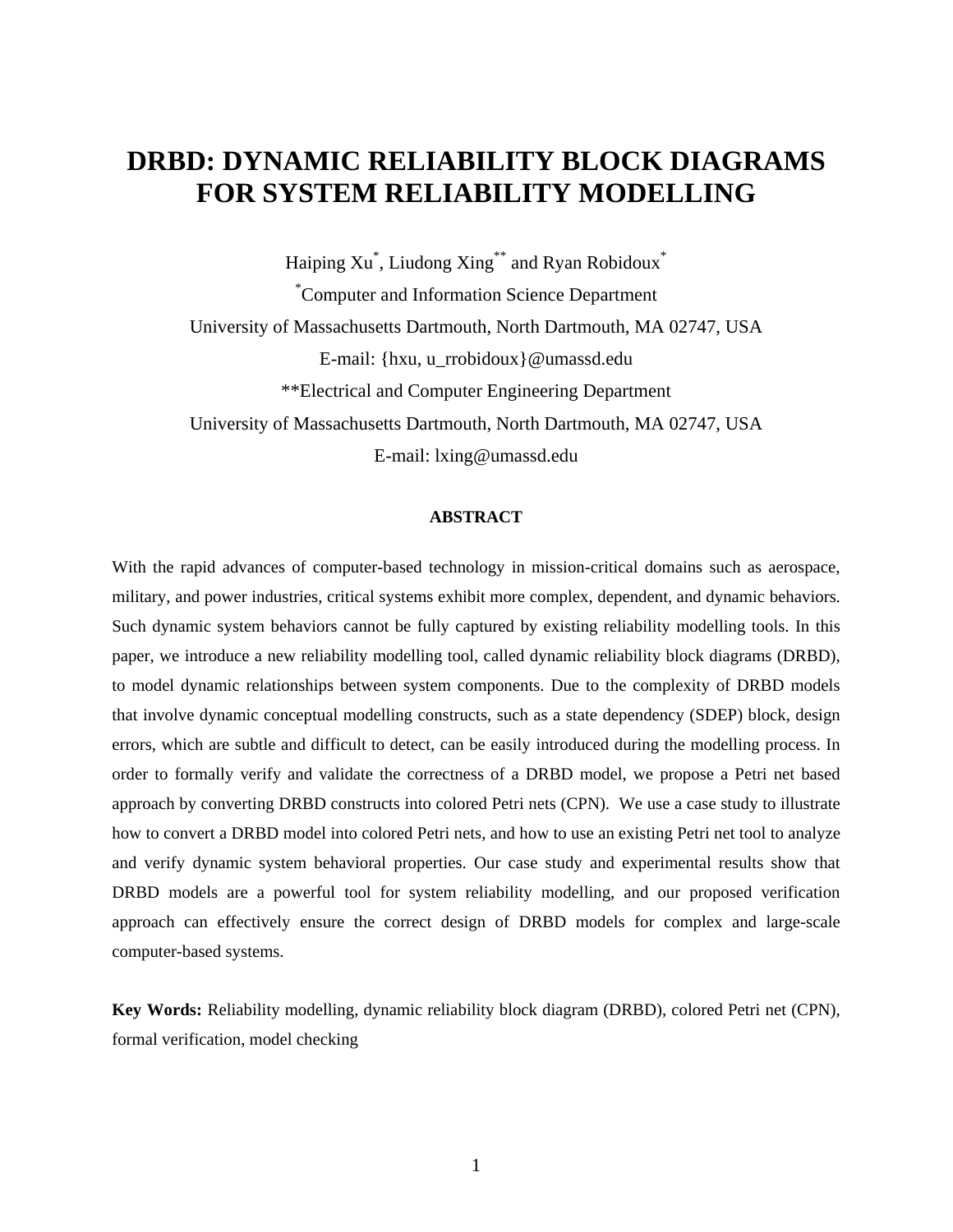#### **1. Introduction**

With the rapid advances in computer-based technology, system reliability becomes an issue of increasing practical concern and research attention. Mission-critical computer-based systems, such as those used in aerospace, military, and power industries, exhibit more and more complex, dependent, and dynamic behaviors. For example, due to a state dependency existing among components, where the failure of one component can cause other components to become inaccessible, system components do not necessarily fail independently. Failure to model state dependencies accurately usually results in overstated or understated system reliability, which renders reliability analysis less effective in system design and tuning activities. Existing research efforts on this challenging issue do not fully address complexities of state dependency relationships among components. As a special type of state dependency, a system with spares usually consists of one or more duplications of units for enhancing the system reliability. There are three types of sparing configurations, namely *hot*, *cold*, and *warm*. A hot spare operates in synchrony with a primary (i.e., online) component, and is prepared to take over at any time; a cold spare is unpowered until needed to replace a faulty component [1]. A warm spare is a trade-off between hot and cold spares in terms of reconfiguration time and power consumption. For all the three types of sparing approaches, a reconfiguration process happens when the primary component fails or is deactivated (i.e., put into a sleeping mode). Among the existing reliability modelling tools, only the dynamic fault tree (DFT) has the capability to model all the three types of redundant behaviors [2]. However, the DFT approach assumes that a reconfiguration can only be triggered by the failure of a primary component; it cannot model a situation where a reconfiguration is triggered by the deactivation of a primary component. Load sharing is another major dynamic behavior of mission-critical systems. A load sharing represents a condition where two or more components share the same workload. A load sharing condition usually involves components that perform the same task. Components in the load sharing redundancy exhibit different failure characteristics when one or more of them have failed or have been deactivated. The traditional fault trees and DFT model do not consider the load sharing behavior [2]. The BlockSim tool supports the load sharing configuration, but it only considers the increased load on the operating components due to the failure of some load sharing components; it cannot model the practical case in which a component in a load sharing configuration is put into the sleeping mode [3].

The reliability block diagram (RBD) model has been widely used as one of the most practical reliability modelling tools due to its simplicity [4, 5]. An RBD is a success-oriented network describing the functions of a system. Specifically, each RBD model consists of an input point, an output point, and a set of blocks. Each block represents a physical component that functions correctly. The blocks in the RBD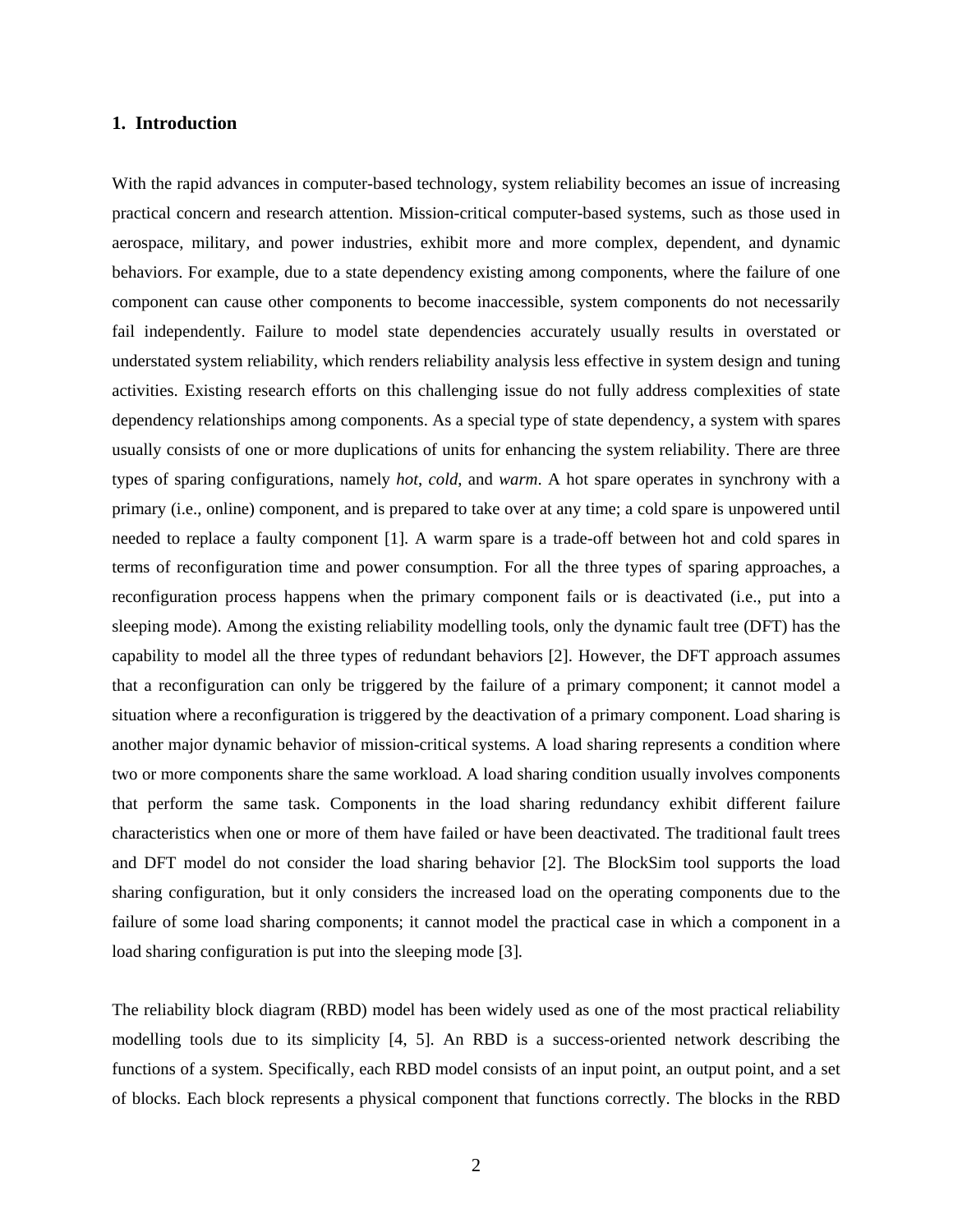are arranged in a way that illustrates the proper combinations of working components that keep the entire system operational [4]. Typically, if there is at least one path connecting between the input and output points, the system is operational. On the other hand, the failure of a component is indicated by the removal of the corresponding block in an RBD model; if enough blocks are removed to interrupt the connection between the input and output points, the system fails. The main virtues of the RBD model are that it is easy to read and understand for engineers who design and test systems, and managers who make decisions on system configuration. With knowledge of the system, design engineers can readily construct and modify the corresponding RBD model, and communicate with people from different disciplines. However, similar to other existing tools, the traditional RBD model has a distinct disadvantage that it cannot fully capture the dependent and dynamic behaviors of large and complex systems.

Motivated by the advantages of using RBD models and the inadequacies of existing modelling tools to model dependencies and dynamic relationships among components in a large and complex system, we introduce a new modelling approach called dynamic reliability block diagrams (DRBD). The DRBD model extends the traditional RBD model by fully considering various dependencies and system dynamics. Some key DRBD modelling constructs, such as SDEP (state dependency) block and SPARE (spare part) block, has been formally specified using the Object-Z formal specification language in our previous work [6], which provides precise definitions for DRBD model behaviors. To ensure a correct design of a DRBD model that accurately represents the actual system in terms of its reliability behaviors, we need to formally verify behavioral properties of DRBD models. This requires a conversion of the DRBD model to a formalism, e.g., the Petri net formalism [7, 8], which is supported by effective analysis and verification tools.

The rest of the paper is organized as follows. Section 2 summarizes the related work. Section 3 introduces the key DRBD constructs. Section 4 describes how to convert DRBD constructs into colored Petri nets. Section 5 provides a case study to illustrate how to develop DRBD models and how to formally verify the correctness of a DRBD model using state space analysis and model checking techniques. Finally, Section 6 gives the conclusions and future work.

# **2. Related Work**

Previous work related to our research includes work on modelling dynamic reliability behaviors, and work on formal specification and verification of reliability models. Dynamic fault tree (DFT) has been proposed as an extension to the traditional (static) fault trees by including additional gates for modelling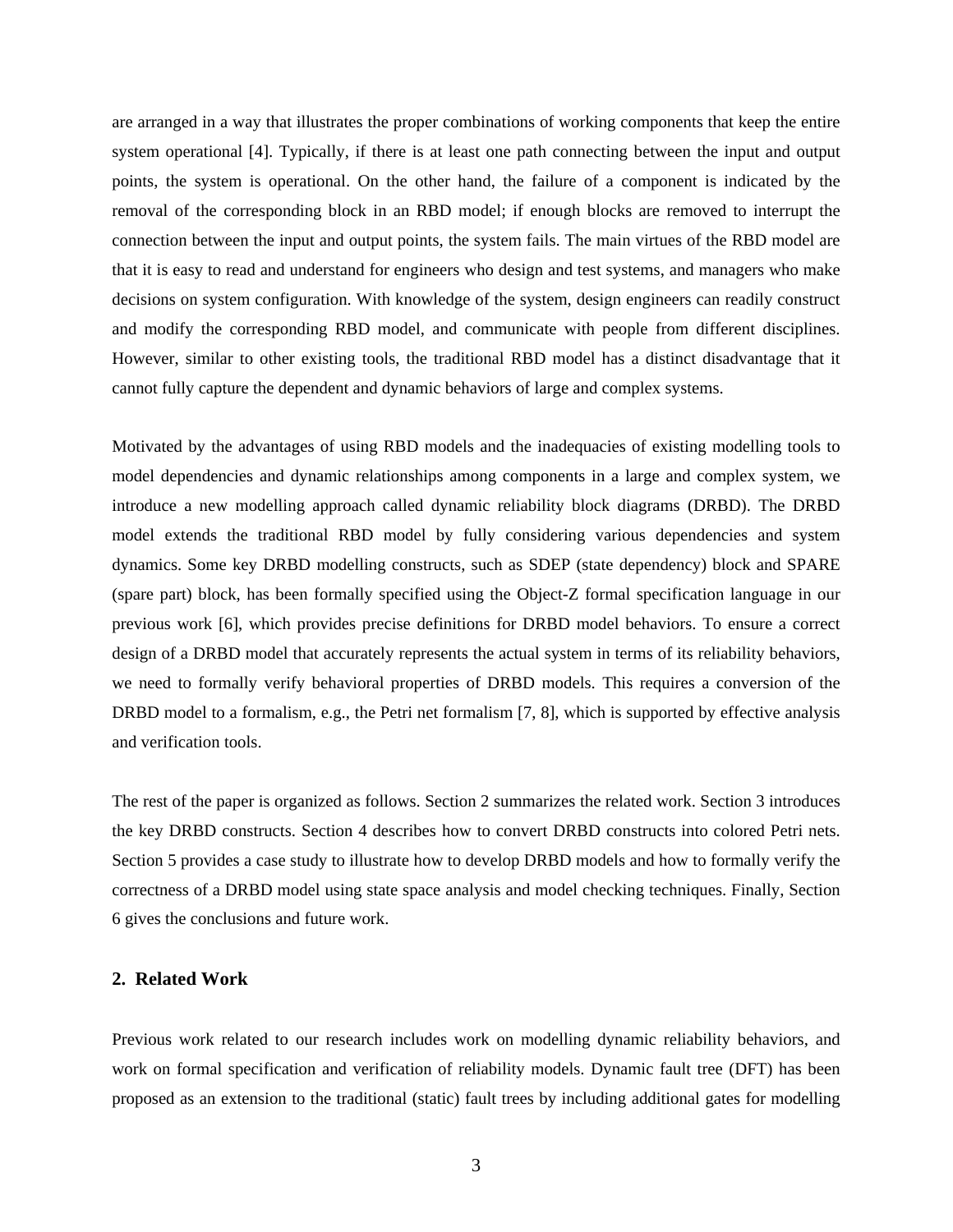sequential and sparing behaviors [2]. The DFT approach offers limited capability to model dependency relationships among components, and it cannot accurately and fully model and analyze large systems subject to complex dynamics and dependencies. Furthermore, the DFT approach cannot manage problems caused by concurrency among dependencies. The ReliaSoft's BlockSim tool incorporates a standby container into the traditional RBD model for modelling the standby redundancy [3], but only cold spares are considered in this tool. Reference [9] recently introduced a set of DRBD constructs as an extension to the RBD models. The DRBD constructs are used to model dynamic dependency relationships among components; however, in comparison to the DFT approach, the DRBD constructs introduced in [9] are very complicated and difficult to use, thus they are not practically usable. In this paper, we introduce a brand new set of DRBD constructs, which are derived from our previous work [6]. Our proposed DRBD constructs are based on simple notations; yet they are very powerful in modelling dynamic system reliability behaviors.

Very little work has been done on formal specification and verification of reliability models. Coppit and his colleagues used the Z formalism to specify various DFT gates, such as AND, OR, KOFM and Priority AND (PAND) [10, 11]. The Z formalism is very useful in providing formal and precise definitions for DFT gates; however, in their approach, only state schemas are defined, while the operation schemas for modelling the dynamic behaviors of gates are missing. Furthermore, no solutions are provided for verification of DFT models to ensure a correct design. Xu and Xing used the Object-Z formalism to specify both the state space and operations of a DRBD construct as a class schema, and discussed about formal verification techniques for DRBD models [6]. Additional related work to our proposed approach includes converting fault trees (FT) into generalized stochastic Petri nets (GSPN) to support dependability analysis [12]. The aim of the GSPN approach is to exploit the modelling and decision power of GSPN for both qualitative and quantitative analysis of a modeled system. Similarly, Everdij and Blom proposed to use dynamically colored Petri nets (DCPN) to develop PDP (piecewise-deterministic Markov processes) models [13]. They showed that DCPN has similar modelling power to PDP, and it is more powerful than deterministic and stochastic Petri nets. Although the above approaches used Petri net formalism to model and analyze system reliability, unlike our approach, dynamic system reliability properties, such as statebased dependency, were not concerned. Furthermore, our approach has a major difference from their approaches: instead of providing quantitative analysis of system reliability using Petri nets, we use colored Petri nets for verification of the correctness of a reliability model (i.e., a DRBD model). Such verification is necessary because when dynamic reliability properties are involved, a DRBD model of a large and complex system becomes very complicated. Thus, it becomes vital to ensure the correctness of the DRBD model before any qualitative and quantitative analysis is conducted.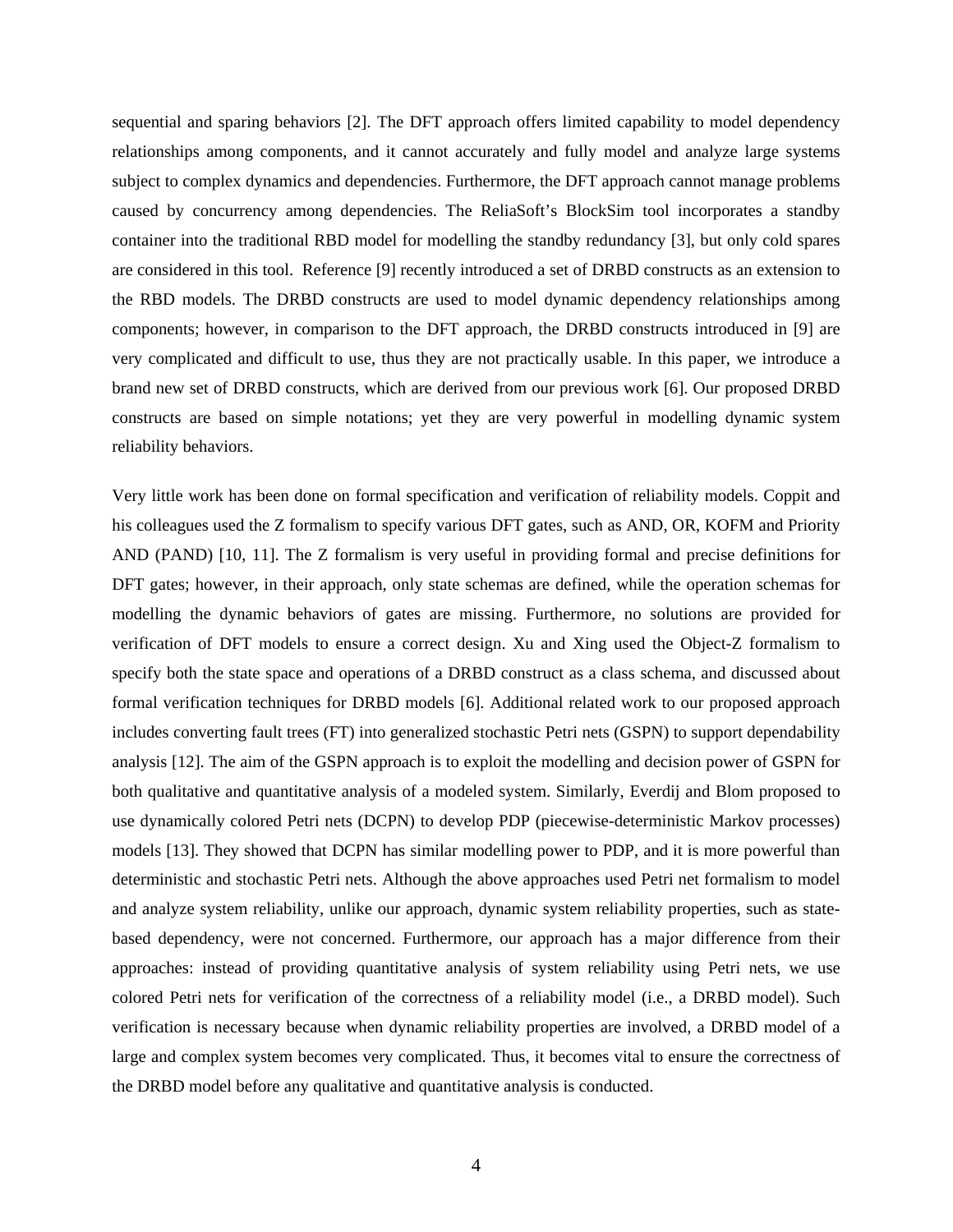#### **3. Dynamic Reliability Block Diagrams**

#### **3.1 A Motivating Example**

Consider a cluster of sensor nodes in a clustered wireless sensor network system as shown in Fig. 1. The cluster head manages the cluster by assigning duty cycles to sensor nodes and coordinating intra-



**Figure 1.** A clustered wireless sensor network system

and inter-cluster transmissions. The cluster head has a cold spare (i.e., the secondary cluster head in Fig. 1) that is activated when the primary cluster head fails. All the sensor nodes, except the cluster heads, within the cluster are divided into two mutually exclusive subsets (*S*1, *S*2). We assume each subset can provide desired sensing coverage. Initially, sensor nodes in *S*1 are operational; while sensor nodes in *S*2 are in a sleeping mode. To preserve the limited energy of sensor nodes, the duty cycle of sensor nodes will be adjusted. At certain point of time, sensor nodes in *S*1 will be put into a sleeping mode, and sensor nodes in *S*2 will be activated to maintain the desired sensing coverage. The entire cluster is considered to be operational if at least one of the two subsets of sensor nodes is operational and one cluster head is functioning. One of the major tasks in development of a reliability model for the above example is to model the state dependency between difference components, for example, the Deactivation -> Activation state dependency between node set *S*1 to node set *S*2. However, most of the existing reliability modelling tools (e.g., RBD) cannot capture the state dependency between components. Other tools, such as DFT, may support modelling a functional dependency, where the failure of a component causes some other dependent components to become inaccessible or unusable; they cannot capture the Deactivation -> Activation state dependency among components. In order to properly model various state dependency as well as other types of dependency relationships, e.g., sparing relationship and load sharing relationship, we propose a set of new dynamic reliability bock diagram (DRBD) constructs as an extension to the existing RBD modelling tool in the following section.

# **3.2 DRBD Constructs**

To model the state dependency between the two subsets of sensor nodes (*S*1, *S*2), we define a new DRBD controller component called SDEP (state dependency) block. The SDEP block can be used to model the state dependency relationship between *S*1 and *S*2, where the deactivation (or sleeping) of one subset of sensor nodes leads to the activation (or wake-up) of the other subset of sensor nodes. Fig. 2 (a) illustrates the general structure of this block, where *A* stands for an activation event occurred on a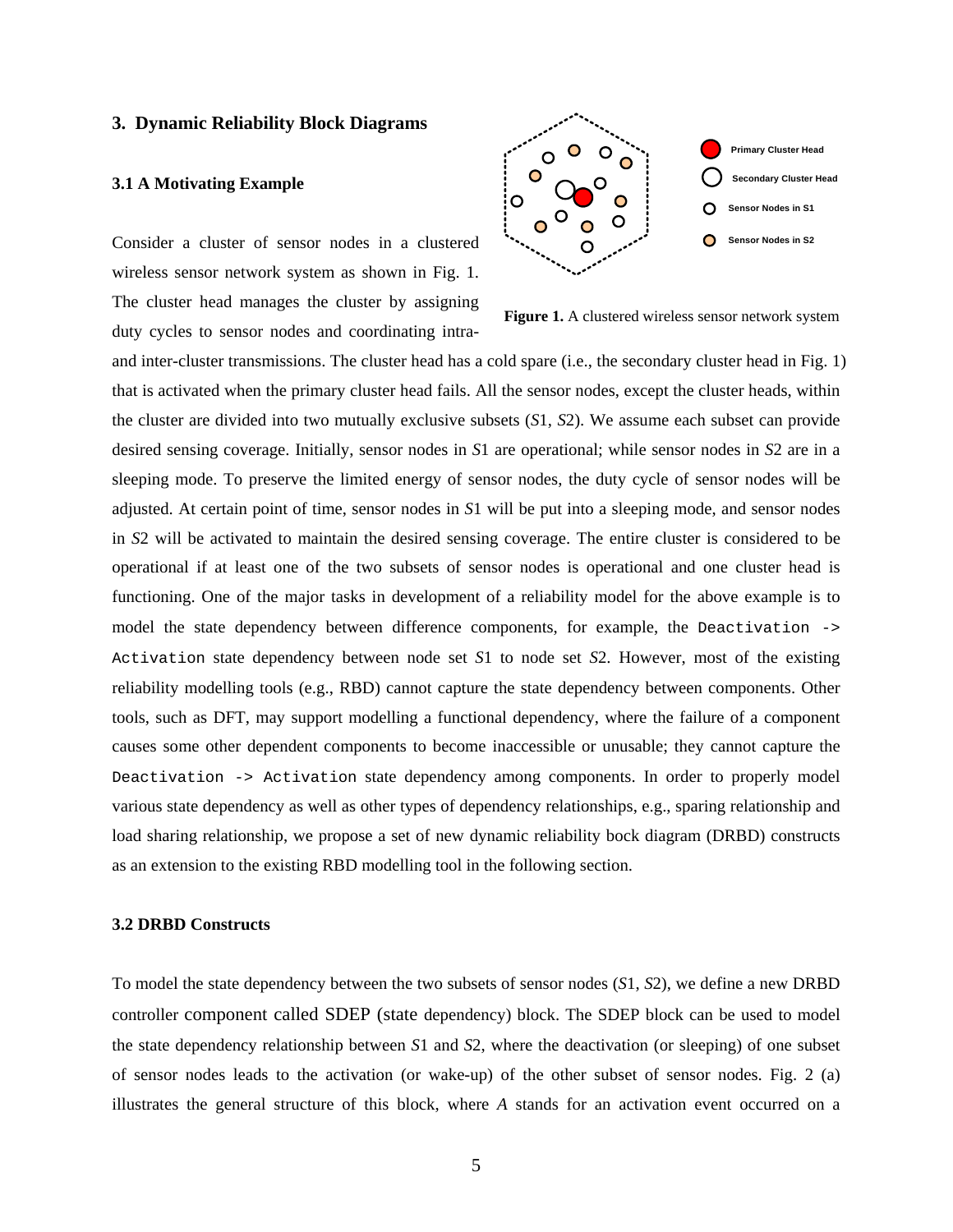component that leads to an *Active* state of that component, *D* stands for a deactivation event occurred on a component that leads to a *Standby* state of that component, and *F* stands for a failure event occurred on a component that leads to a *Failed* state of that component. The occurrence of a trigger event (*A*, *D* or *F*) will force all dependent events (*A*, *D*, or *F*) to happen. In other words, our proposed SDEP block can be used to model nine types of dependency relationships among system components, namely (*A*, *A*), (*A*, *D*), (*A*, *F*), (*D*, *A*), (*D*, *D*), (*D*, *F*), (*F*, *A*), (*F*, *D*), and (*F*, *F*). Since the DFT approach can only be used to model a  $(F, D)$  state dependency, DRBD is more powerful in modelling state-based dependent behaviors.



**Figure 2.** DRBD controller component blocks

To model the cold standby sparing cluster head subsystem, we define a new DRBD controller component called SPARE (spare part) block. Fig. 2 (b) illustrates the general structure of this block, where *C*|*W*|*H* stands for *cold*|*warm*|*hot* spare. Specifically, this block models the behavior that the deactivation or failure of the primary component will lead to the activation of the first spare component; the deactivation or failure of the first spare component will lead to the activation of the second spare component, and so on. All the spare units could be in *cold*, *warm*, or *hot* standby state, and must be used in the order from 1 to *n*.

Fig. 3 illustrates the DRBD model of the wireless sensor network system as described in Fig. 1. The model is developed using SDEP and SPARE blocks. The components labeled *S*1 and *S*2 represent the sets of sensor nodes in series structures, which constitute the corresponding subsets or sensor nodes. From the figure, we can see that the failure of the



**Figure 3.** The DRBD model of the example system

primary cluster head will automatically activate the secondary cluster head; while the deactivation of either *S*1 or *S*2 will automatically activate the other one. Besides the capability of modelling the state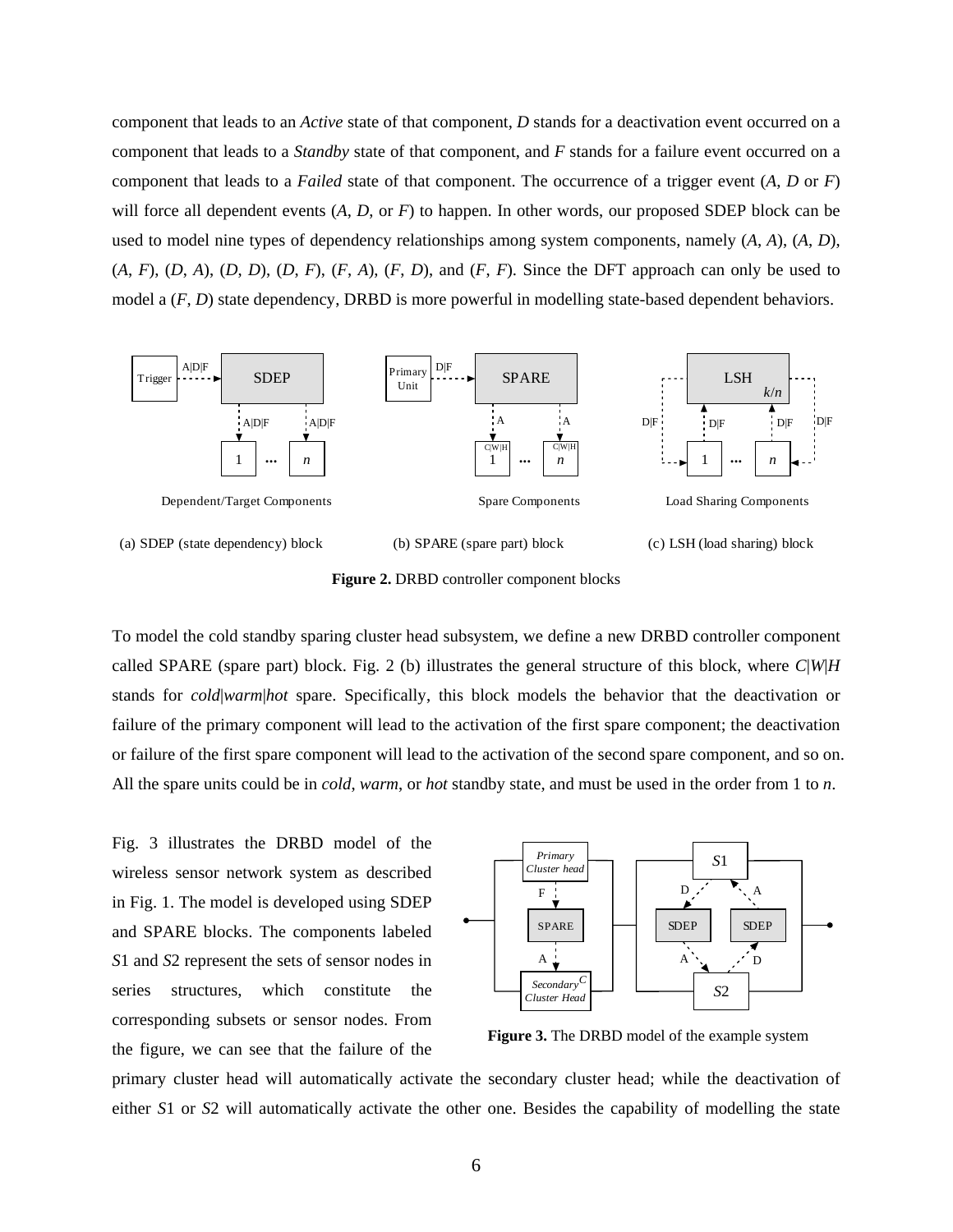dependencies and the various sparing behaviors, more new DRBD blocks and concepts have been proposed to model other dynamic relationships. An example of such new DRBD blocks is the LSH (load sharing) block as illustrated in Fig. 2 (c). As shown in the figure, a LSH block annotated with "*k*/*n*" refers to a load sharing controller component with *n* load sharing components, among which at least *k* components must be active or functioning. If currently there are exactly *k* active components, and one of them is deactivated or fails, all other active components will be deactivated, and thus enter *Standby* states. However, it is possible that when one of the *k* active components fails, some other active components may also fail due to overloading if they are not deactivated timely. These possible results are represented by the label "*D*|*F*" in Fig. 2 (c). Other important DRBD constructs include SEQ (sequence dependency) block and PAND (priority AND) block. Sequence dependence enforces the occurrence order of state change events. For example, a SEQ block connecting two components *C*1 and *C*2 with a (*F*, *F*) sequence dependency can be used to specify that *C*1 must fail before *C*2 fails; thus, it precludes the case that *C*2 fails before *C*1 fails. Similarly, a priority AND or PAND block can be used to detect the occurrence order of certain events. A classic example of using a PAND controller component is a fault-tolerant system that consists of a primary component (*C*1) and a standby spare (*C*2) connected to a switch controller (*C*3) [14]. If the switch controller fails after the primary component fails, the standby component can be successfully switched into an *Active* state; thus the system can continue to operate. Otherwise, if the switch controller fails before the primary component fails, then the standby component cannot be activated, and the system fails even though the spare part is still operational. In a DRBD model with a PAND block that connects *C*1, *C*2 and *C*3, the PAND block can automatically detect the failure order of *C*1 and *C*3; if it detects that *C*3 fails first, it will prohibit the activation of *C*2 when *C*1 fails. Note that both SEQ block and PAND block are defined as DRBD constructs in our proposed approach; however, due to space limitation, in this paper, we only illustrate those controller blocks that are used in our examples.

## **4. Conversion of DRBD Constructs to Colored Petri Nets**

The introduction of new DRBD constructs as an extension to the RBD model can greatly enhance the modelling power for system reliability behaviors. However, to derive a correct result from a DRBD model in an industrial setting, we must first face one major concern, which is how we can be certain that the model is correct. In other words, how can we be confident that the model is an accurate representation of the actual system for its reliability properties? This problem is not severe when we develop a standard RBD model, because it only contains a few static modelling constructs. However, when we design a DRBD model that involves new dynamic conceptual modelling constructs, engineers are more likely to bring design errors into the model due to the complexity of the newly introduced dynamic modelling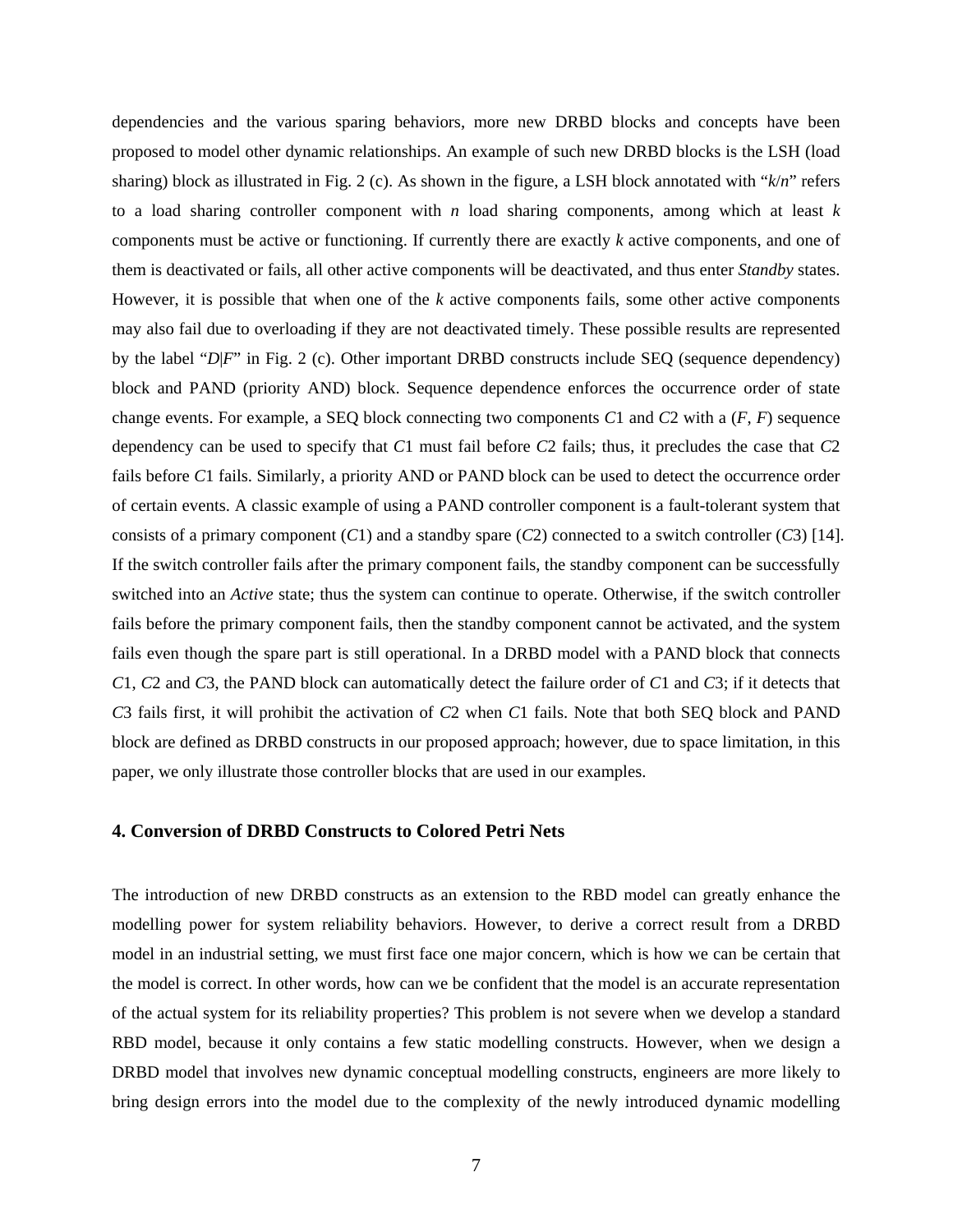constructs, e.g., a SDEP block. Such design errors could be very subtle and difficult to detect when the model is not trivial, and it may result in an incorrect reliability model that leads to inaccurate results when the model is evaluated. Traditional simulation approaches to model testing is not suitable for verifying DRBD models because it is hard (almost impossible) to cover all execution paths. A promising way to solve this problem is to use formal methods to verify the behavioral properties of a DRBD model before the evaluation process starts. That is, to verify if the DRBD model satisfies the specified behavioral properties of the system under investigation. For example, we may use temporal logic [15] to specify the following system property of a computer system, "if component *A* fails, component *B* and *C* will also fail, which will lead to the failure of the whole system *S*." The temporal formula in LTL (Linear Temporal Logic) can be written as  $[ ] (\neg A \rightarrow (\neg B \land \neg C) \land \neg S)$ , where the box  $[ ]$  and the diamond  $\langle \neg C \rangle$  represent the *always* operator and *eventually* operator, respectively. The above temporal formula says that it is always true that the failure of *A* immediately leads to the failure of *B* and *C*, and will eventually leads to the failure of the system *S*. One way to verify such a system behavioral property is to use the model checking technique [16], where a "true" result indicates that the reliability model developed for system *S* does have this property; while a "false" result indicates that the model developed for system *S* is incorrect. When a DRBD model is proved to be incorrect, any quantitative evaluation results derived from the DRBD model might not be usable, so the DRBD model must be corrected and re-verified.

Although the semantics of DRBD components and constructs can be formally defined in Object-Z as we did in our previous work [6], it is not straightforward and feasible to verify the behavioral properties of DRBD models based on the Object-Z formalism due to a lack of analysis and verification tool support. A better approach to verifying a DRBD model is to convert it into a formal model such as a state machine or a Petri net model, which is supported by powerful verification tools. We adopt the Petri net formalism because it has the advantages of being user friendly based on its graphical notations, and the powerful, but intuitive rules for defining structure and dynamic behaviors [7]. Petri nets provide a graphically defined intuitive way to model conditions, events, and their relationships, as well as essential characteristics like nondeterminism and concurrency. In a colored Petri net model, there are places and colored tokens that represent conditions, and transitions that represent events. A colored token, residing in a place, has a value, which can be tested against certain guards associated with transitions. When some specified guards become true, events can occur – this is depicted in the net model by the "firing" of transitions, which changes the distribution of tokens in the net, and also modifies the system state. So, a Petri net provides an executable model that directly defines the concept of a system's state space. Based on our significant experience with colored Petri nets for many years, the Petri net formalism can achieve an effective balance between theoretical concepts and practical modelling techniques.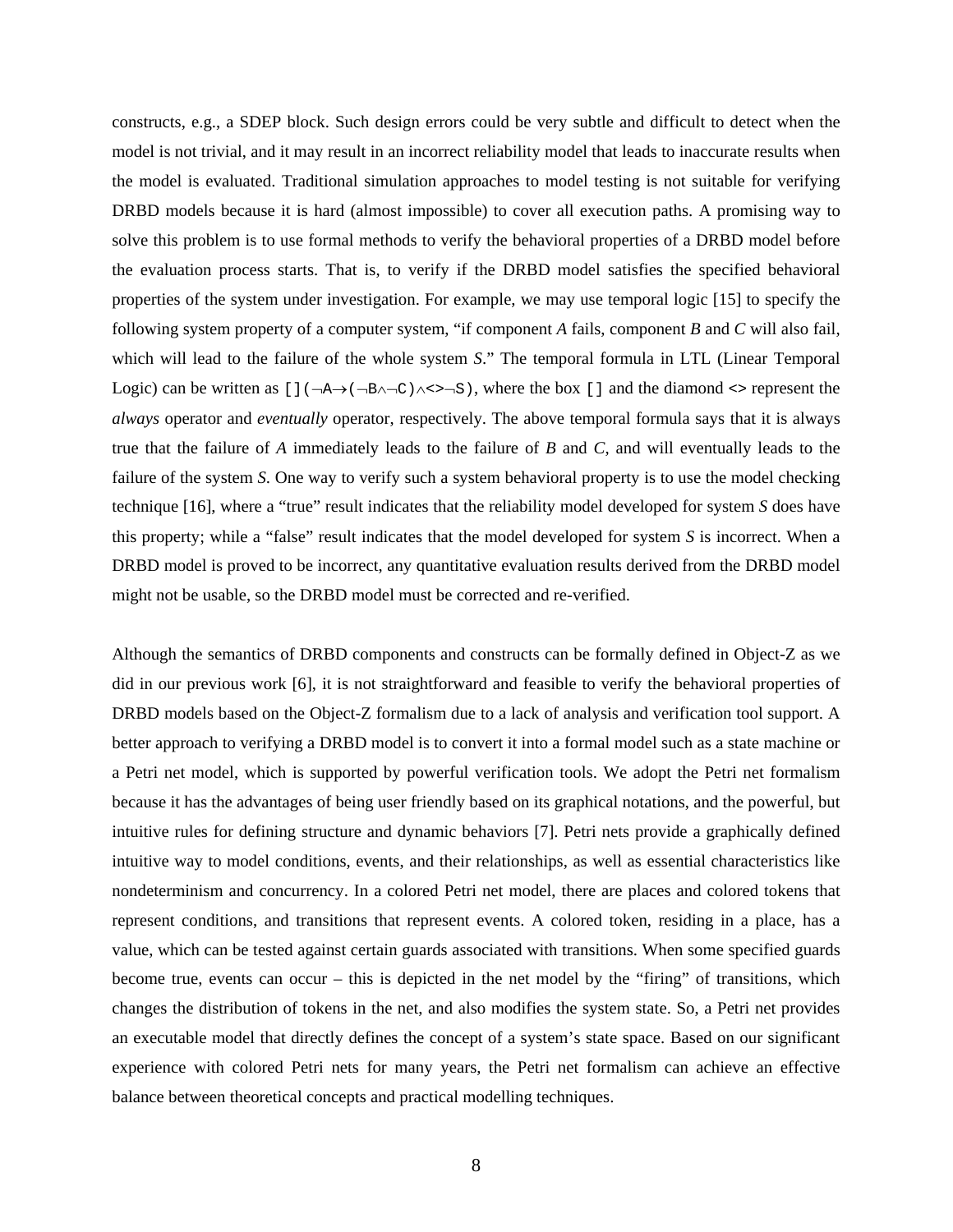

**Figure 4.** Conversion of DRBD constructs into colored Petri nets (CPN)

Fig. 4 demonstrates how to convert some key DRBD constructs into colored Petri nets. In Fig. 4 (a), component *C*1 and *C*2 are connected by a SDEP block with a (*F*, *D*) state dependency, i.e., the failure of *C*1 will lead to the deactivation of *C*2. In its corresponding colored Petri net, the two components are represented by two places *C*1 and *C*2, where the place types are defined by the color set STATE with three different colors, namely "Active", "Standby" and "Failed". When the transition guard [x=Failed, y=Active] evaluates to true, i.e., place *C*1 contains a "Failed" token and place *C*2 contains an "Active" token, the transition SDEP becomes enabled and can fire. The firing of the transition will remove the tokens in place *C*1 and *C*2, and return a "Failed" token and a "Standby" token to place *C*1 and *C*2, respectively. Note that place *C*2 now contains a "Standby" token, which indicates that *C*2 enters a *Standby* state due to the failure of component *C*1. Similarly, Fig. 4 (b) illustrates how to convert a SPARE block into a colored Petri net. The colored Petri net corresponding to a SPARE block shows that when *C*1 becomes failed, and *C*2 is in a *Standby* state, *C*2 will be activated. In Fig. 4 (c), the LSH block annotated with "2/2" indicates that the LSH block is functioning only when both of the load sharing components *C*1 and *C*2 are functioning. When either of the components fails, the other component will be deactivated accordingly, and the whole LSH block becomes no longer functioning. In its corresponding colored Petri net, we use two transitions LSH-1 and LSH-2 to model the load sharing behaviors. When component *C*1 fails and *C*2 is in an *Active* state, the transition LSH-1 may fire, and its firing will force *C*2 to enter a *Standby* state. Similarly, when *C*2 fails and *C*1 is in an *Active* state, the transition LSH-2 may fire, and its firing will force *C*1 to enter a *Standby* state. Note that both the transition LSH-1 and LSH-2 can fire only when their associated transition guards evaluate to true. Thus, if component *C*1 and *C*2 fail at the same time, no transition (LSH-1 or LSH-2) can fire.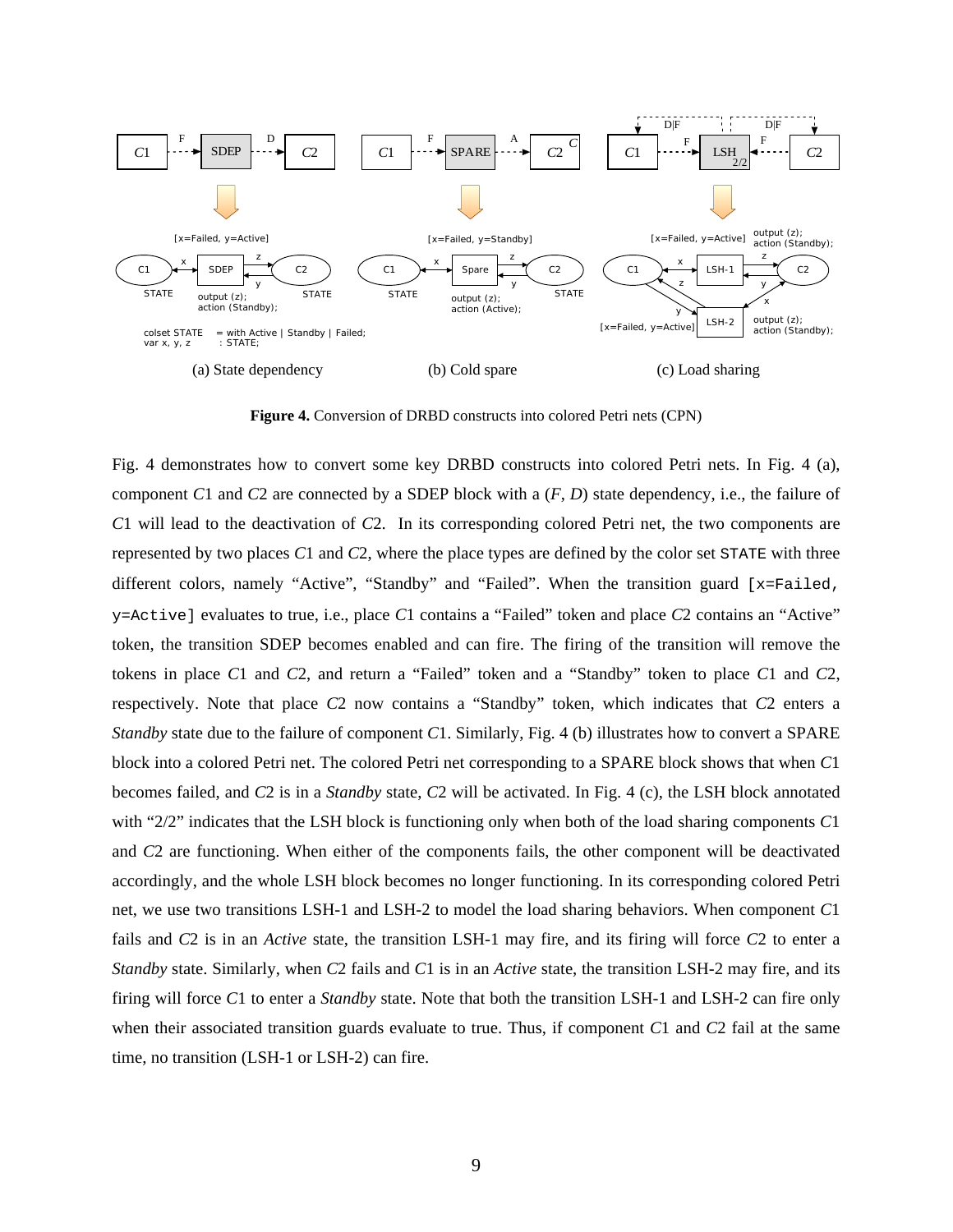## **5. Case Study: Development and Verification of DRBD Models**

#### **5.1 DRBD Models of Load Sharing Servers with Routers**

Load sharing across multiple servers would enhance responsiveness and scale well with session load; while a single server might not be able to cope with increasing demand for multiple sessions simultaneously. Now consider two load sharing server computers connected to a router. When a client attempts to access a server through the router, the router will automatically select a node in the server pool based on a load sharing algorithm, and redirect the request to that node.

Fig. 5 (a) shows the DRBD model of the above system that consists of two load sharing servers with a router. As shown in the figure, a router (component *R*1) is connected to two server computers (component *C*1 and *C*2). The two computers are connected in a parallel structure and controlled by a LSH block. The annotation "2/2" indicates that the parallel structure is functioning only when both *C*1 and *C*2 are in their *Active* states. Since clients can only access the server computers through the router, an (*F*, *D*) state dependency exists from component *R*1 to both *C*1 and *C*2, i.e., when the router fails, the computers will be deactivated for their network connections, and enter *Standby* states. Note that to simplify our conversion process, in the DRBD model shown in Fig. 5 (a), we used two SDEP blocks, which only involve one dependent/target component; however, the two SDEP blocks are equivalent to a single SDEP block with two dependent/target components *C*1 and *C*2, which follows the general form of a SDEP block defined in Fig. 2 (a).



(a) Load sharing servers connected to a router (b) Load sharing servers connected to a router with a CSP

**Figure 5.** DRBD models of load sharing servers with router(s)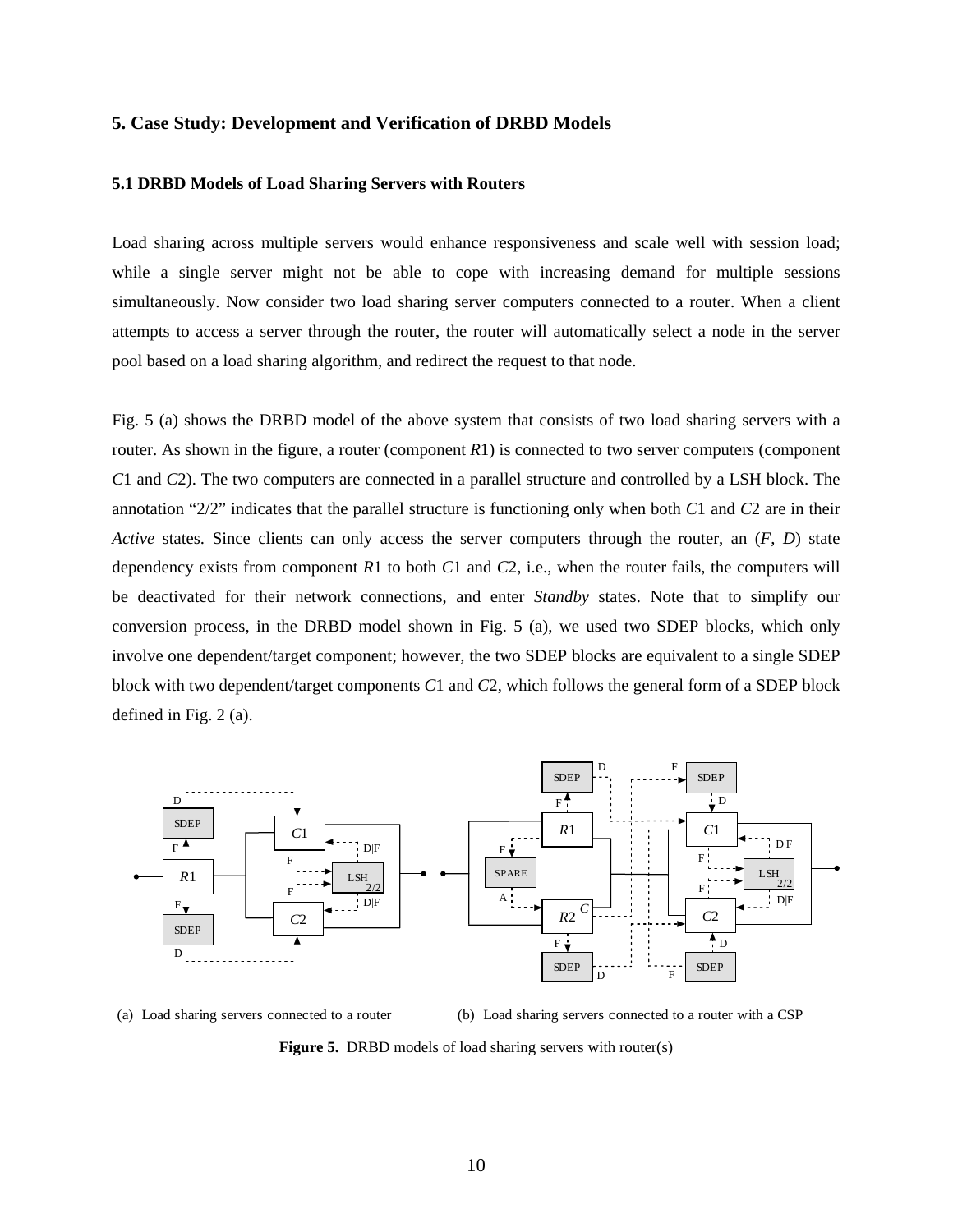In order to make the system more reliable, we introduce a cold spare (CSP) for the router, which is represented by component *R*2 annotated with letter "C" in Fig. 5 (b). The DRBD model in Fig. 5 (b) describes when component *R*1 fails, component *R*2 will automatically be activated and continues to provide network access for component *C*1 and *C*2. When component *R*2 also fails, component *C*1 and *C*2 will be deactivated, and thus become inaccessible.

#### **5.2 Conversion of DRBD Model to Colored Petri Nets**

The DRBD model in Fig. 5 (b) can be converted into a colored Petri net as shown in Fig. 6. The four components in Fig. 5 (b) are modeled by the four places *R*1, *R2*, *C*1 and *C*2, and each place can contain a colored token with one of the three different colors, i.e., "Active", "Standby" and "Failed". An active component may fail when its corresponding *Fail Ri* or *Fail Ci* ( $i = 1..2$ ) transition fires, in which case, the "Active" token in the corresponding component place will be replaced by a "Failed" token. Note that since we only allow cold standby component in this example, a component in a *Standby* state cannot fail.

Initially, the four component places *R*1, *R*2, *C*1 and *C*2 contain "Active", "Standby", "Active" and "Active" colored token, respectively. According to the DRBD model in Fig. 5 (b), when either *R*1 or *R*2 is active, the parallel structure containing *R*1 and *R*2 is functioning. This is represented by firing either



**Figure 6.** The colored Petri net model converted from the DRBD model in Fig. 5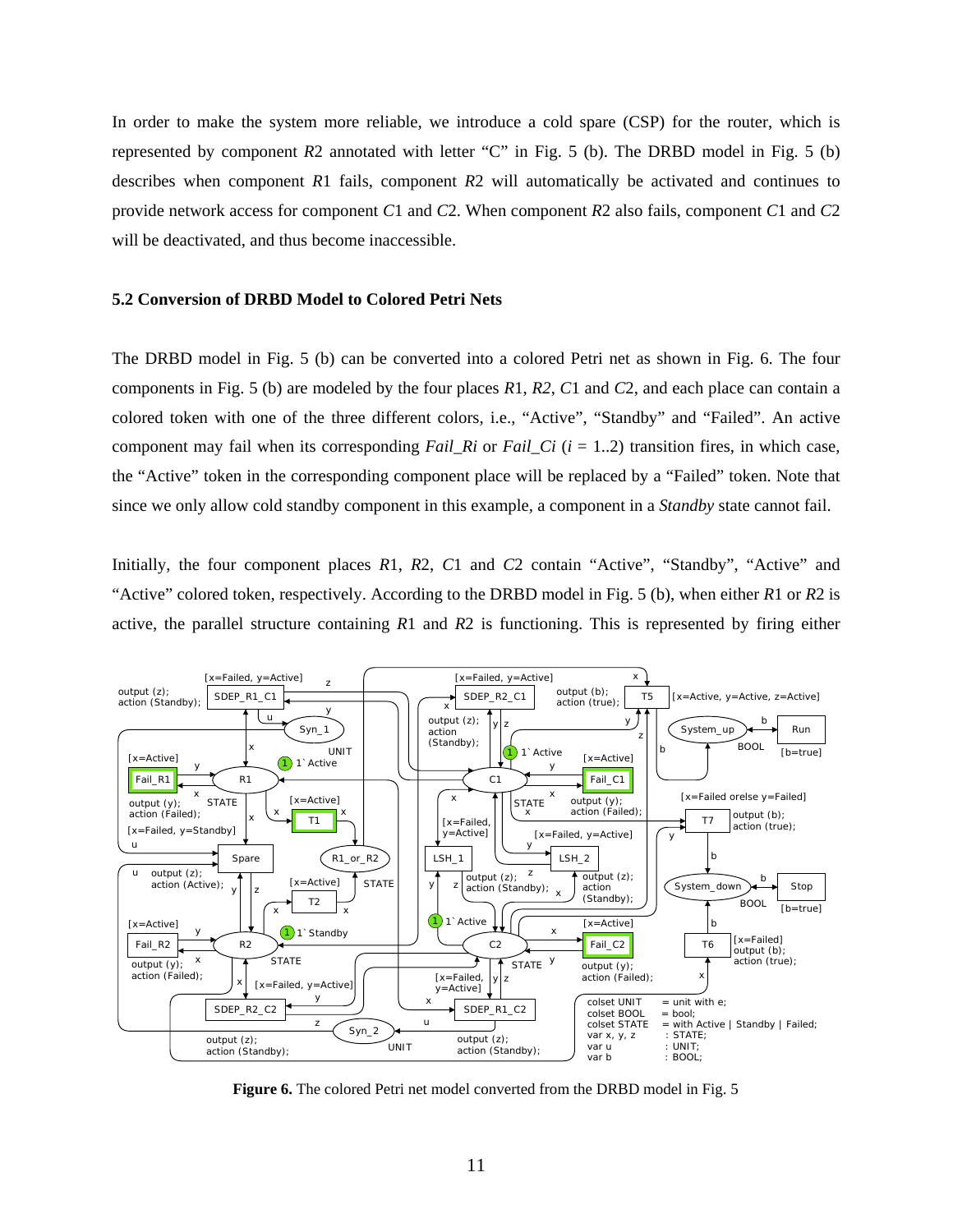transition *T1* or *T2* when either the place *R*1 or *R*2 contains an "Active" token, thus an "Active" token can be deposited into place *R1\_or\_R2*. When both component *C*1 and *C*2 are also active, the transition *T5* may fire, and a Boolean token "true" is deposited into place *System\_up*, which enables the *Run* transition. This scenario shows that when component *R*1 (or *R*2) and component *C*1 and *C*2 are functioning, the system must be functioning. On the other hand, when component *R*2 fails, the transition *T6* may fire, and the firing of transition *T6* will deposit a Boolean token "true" into place *System\_down*. Similarly, when either component *C*1 or *C*2 fails (denoted by guard [x=Failed orelse y=Failed] for transition  $T7$ ), the transition *T7* may fire and deposit a Boolean token "true" into place *System\_down*. A Boolean token "true" in place *System\_down* enables the *Stop* transition, which indicates that the system cannot be functioning. Finally, if component *R*1 fails, it will activate component *R*2 due to the spare part redundancy; thus, it should not lead to the failure of the whole system.

The next step to convert the DRBD model in Fig. 5 (b) into a colored Petri net model is to convert the DRBD controller blocks into colored Petri nets according to the conversion methods described in Fig. 4. As shown in Fig. 6, the four transitions *SDEP\_Ri\_Cj* (*i*, *j* = 1..2) represent the four SDEP blocks in Fig. 5 (b), which define the state dependency between a router and a server computer. The *Spare* transition corresponds to the SPARE block in Fig. 5 (b), which activates component *R*2 when *R*1 fails. The transitions *LSH\_1* and *LSH\_2* are used to model the LSH block for the two load sharing components *C*1 and *C*2, which deactivates the other component when one of them fails. In addition, there are two synchronization places *Syn\_1* and *Syn\_2*, which are used to synchronize the transition *SDEP\_R1\_C1* and *Spare*, and *SDEP\_R1\_C2* and *Spare*, respectively. When transition *SDEP\_R1\_C1* (*SDEP\_R1\_C2*) fires, a unit token is deposited into the synchronization place *Syn\_1* (*Syn\_2*) to ensure that the firing of transition *SDEP\_R1\_C1* (*SDEP\_R1\_C2*) precedes the firing of transition *Spare*, so the transition *SDEP\_R1\_C1* (*SDEP\_R1\_C2*) will not accidentally become disabled when the "Failed" token in place *R1* (*R*2) is removed due to the firing of transition *Spare*. When the transition *Spare* fires, it deposits an "Active" token into place *R*2 in order to activate the spare part. This should lead to the continuous functioning of the whole system.

#### **5.3 State Space Analysis and Model Checking of Colored Petri Nets**

We now use an existing Petri net tool, called CPN Tools [17], to analyze our colored Petri net model. CPN Tools is a program that supports editing, simulating, and analyzing colored Petri nets, which include a state space analysis engine that can generate a full or partial state space, and produce a standard state space report containing information such as boundedness, liveness, and deadlock-freeness properties [18].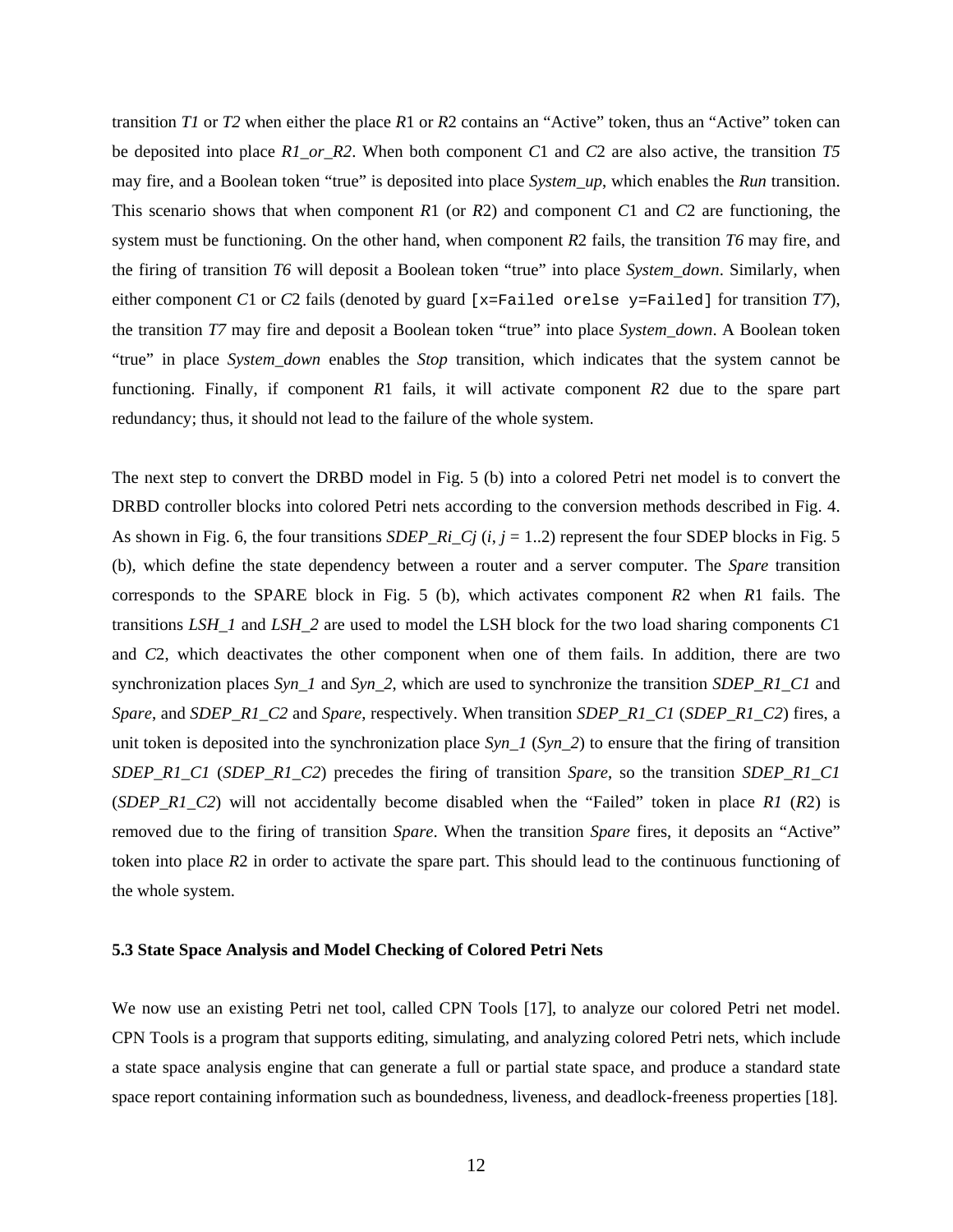| <b>Result-1</b>                               |                                                                 |                                                                         | Result-2                                                                                                 | Result-3                                       |  |
|-----------------------------------------------|-----------------------------------------------------------------|-------------------------------------------------------------------------|----------------------------------------------------------------------------------------------------------|------------------------------------------------|--|
| Statistics                                    |                                                                 |                                                                         | DeadMarking(32)                                                                                          | Statistics                                     |  |
|                                               | State Space<br>Nodes: 33<br>Arcs: 69<br>Secs: 0<br>Status: Full |                                                                         | val it = $true : bool$ State Space<br>print(NodeDescriptor 32) Arcs: 162<br>32:<br>$Cl 1: 1$ `Standby    | Nodes: 67<br>Secs: 0<br>Status: Full           |  |
| Scc Graph                                     | Nodes: 33<br>Arcs: 62<br>Secs: 0                                |                                                                         | $C2$ 1: 1`Standby<br>R1 1: empty<br>R2 1: empty<br>R1_or_R2_1: 1`Active<br>$Syn_1:$ empty                | Scc Graph<br>Nodes: 67<br>Arcs: 141<br>Secs: 0 |  |
| Liveness Properties<br>---------------------- |                                                                 |                                                                         | $Syn_2 1: empty$<br>System_down 1: empty                                                                 | Liveness Properties                            |  |
| Dead Markings [32]                            |                                                                 |                                                                         | System up 1: empty Dead Markings<br>val it = $()$ : unit                                                 | None                                           |  |
|                                               |                                                                 | Dead Transition Instances<br>Router'SDEP R2_C1_1<br>Router'SDEP R2 C2 1 | Reachable'(1, 32) Dead Transition Instances<br>A path from node 1 to 32:                                 | None                                           |  |
|                                               | None                                                            | Live Transition Instances                                               | $\begin{bmatrix} 1, 3, 11, 25, 30, 32 \end{bmatrix}$ Live Transition Instances<br>$val$ it = true : bool | None                                           |  |

Table 1. Results from state space analysis tool

When running the analysis tool in CPN Tools for our colored Petri net model, we get Result-1 as shown in Table 1. The result shows that there is a dead marking (state 32) in the reachability graph of the Petri net model, which can also be verified by executing the command DeadMarking(32) as shown in Table 1, Result-2. By executing the command print(NodeDescriptor 32), it prints out the marking for state 32 as shown in Table 1, Result-2. From the result, we can see that in the dead marking *S*32, both the places *System\_up* and *System\_down* contains no token (i.e., empty). This implies that the Petri net model must contain a deadlock, where none of the transitions *Run* and *Stop* is enabled. By executing the command Reachable'(1,  $32$ ), we find a path from node 1 to node 32, i.e., [1, 3, 11, 25, 30, 32]. When we further tracing the dead marking state using the CPN Tools, we can calculate the firing sequence that leads to the dead marking, which is: *S*1, *Fail\_R1*, *S*3, *SDEP\_R1\_C1*, *S*11, *SDEP\_R1\_C2*, *S*25, *Spare*, *S*30, *T2*, *S*32. From Fig. 6, it is easy to see that the dead marking is due to the firing of transition *SDEP\_R1\_C1* (*SDEP\_R1\_C2*) that deposits a "Standby" token in place *C*1 (*C*2) when component *R*1 fails. When component *R*2 is activated, component *C*1 and *C*2 should also be activated accordingly. However, such state dependency from component *R*2 to *C*1 (*C*2) is not presented in the DRBD model in Fig. 5 (b). This design error can be fixed by adding an (*A*, *A*) state dependency from *R*2 to *C*1 and *C*2 in Fig. 5 (b). Accordingly, we need to revise the colored Petri net model in Fig. 6 as follows: (1) add a new transition *SDEP\_R2\_C12* with places *R*2, *C*1 and *C*2 as both the input places and output places; (2) add a new synchronization place *Syn\_3* with *SDEP\_ R2\_C12* as input transition and *T2* as output transition; (3) set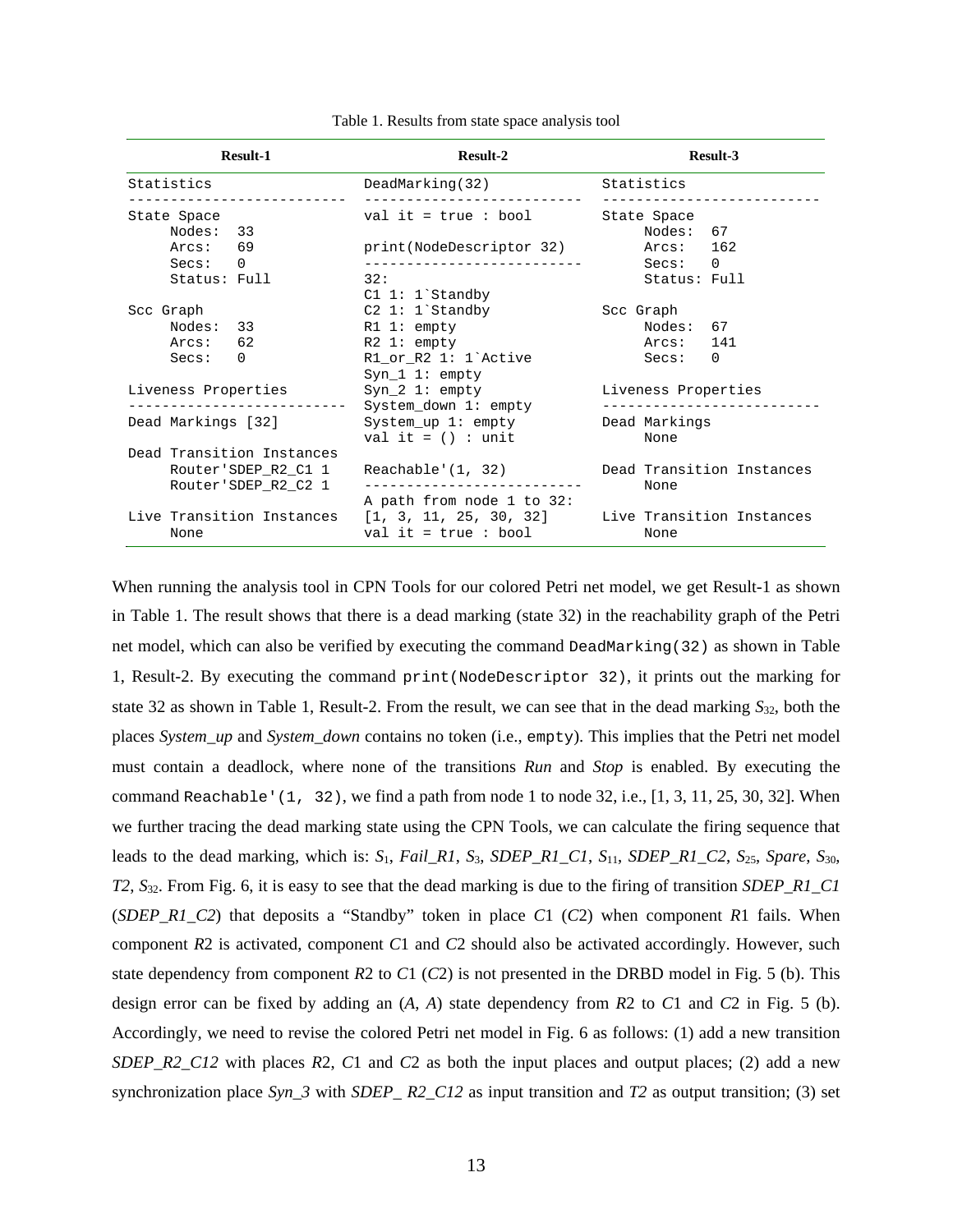the guard of transition *SDEP\_ R2\_C12* such that *R*2 contains an "Active" token and both *C*1 and *C*2 contain a "Standby" token, i.e., [x=Active, y=Standby, z=Standby]; and (4) set the output of transition *SDEP\_ R2\_C12* as "Active" tokens deposited into both *C*1 and *C*2 place, i.e., output (s, t); action (Active, Active). We analyze the revised colored Petri net again using the CPN Tools, and now we get the results as shown in Table 1, Result-3. The results indicates that there is no dead marking in the revised Petri net model, which ensures that the revised Petri net model is deadlock free.

Furthermore, we can use model checking technique to verify properties of our colored Petri net models. CPN Tools facilitate analysis of state spaces by means of CTL-like temporal logic, called ASK-CTL, for formulating queries about states, as well as queries about state changes (e.g., the occurrence of certain transitions) [19]. For example, the *Formula\_1* listed in Table 2, which is written in ML language, defines a CTL-like temporal formula EXIST\_UNTIL(TT, NOT(MODAL(TT))). In this formula, TT represents the constant "true" value, and the operator  $MODAL(A)$ , as a state formula, is true if starting from the current state, there exists an immediate transition from which the argument A is true. Since in the above formula, the argument A is constant true,  $NOT(MODAL(TT))$  specifies a state that has no immediate transition that can fire, i.e., a deadlock marking. The operator  $\text{EXIST\_UNITIL}(A_1, A_2)$  is true if there exists a path, starting from the current state,  $A_1$  is true for each state along the path until  $A_2$  becomes true. Thus, the complete formula EXIST\_UNTIL(TT, NOT(MODAL(TT))) specifies whether there exists a path that involves a deadlock marking. In Table 2, the columns denoted as "After Rev" and "Before Rev" present the model checking results for the Petri net models after and before revision, respectively. From the model checking results for *Formula\_1*, we can see that the original model (before revision) contains a deadlock marking; while the revised one has no deadlock marking.

| <b>Formulas</b> | <b>ASK-CTL in ML</b>                                                                                                                                                                               | After Rev | <b>Before Rev</b> |
|-----------------|----------------------------------------------------------------------------------------------------------------------------------------------------------------------------------------------------|-----------|-------------------|
| Formula_1       | val myASKCTLformula = EXIST_UNTIL(TT, NOT(MODAL(TT)));<br>eval node myASKCTLformula InitNode;                                                                                                      | false     | true              |
| Functions       | fun R1 Failed $n = (Mark.R1 1 n = 1'False)$ ;<br>  fun R2 Failed $n = (Mark.R2 1 n = 1'False)$ ;<br>fun SystemFailed $n = (Mark.System down 1 n = 1'true)$ ;                                       |           |                   |
| Formula 2       | val isFailed = FORALL UNTIL(TT, NF("", SystemFailed));<br>val system = $OR(NOT(NF("", R2 Failed)), isFailed);$<br>val myASKCTLformula = INV(system);<br>eval node myASKCTLformula InitNode         | true      | true              |
| Formula 3       | val is Failed = FORALL UNTIL(TT, $NF(''', SystemField))$ ;<br>val system = $OR(NOT(NF("", R1_Failed)), isFailed);$<br>val myASKCTLformula = $INV(system)$ ;<br>eval node myASKCTLformula InitNode; | false     | true              |

Table 2. Model checking results for the Petri net models before and after revision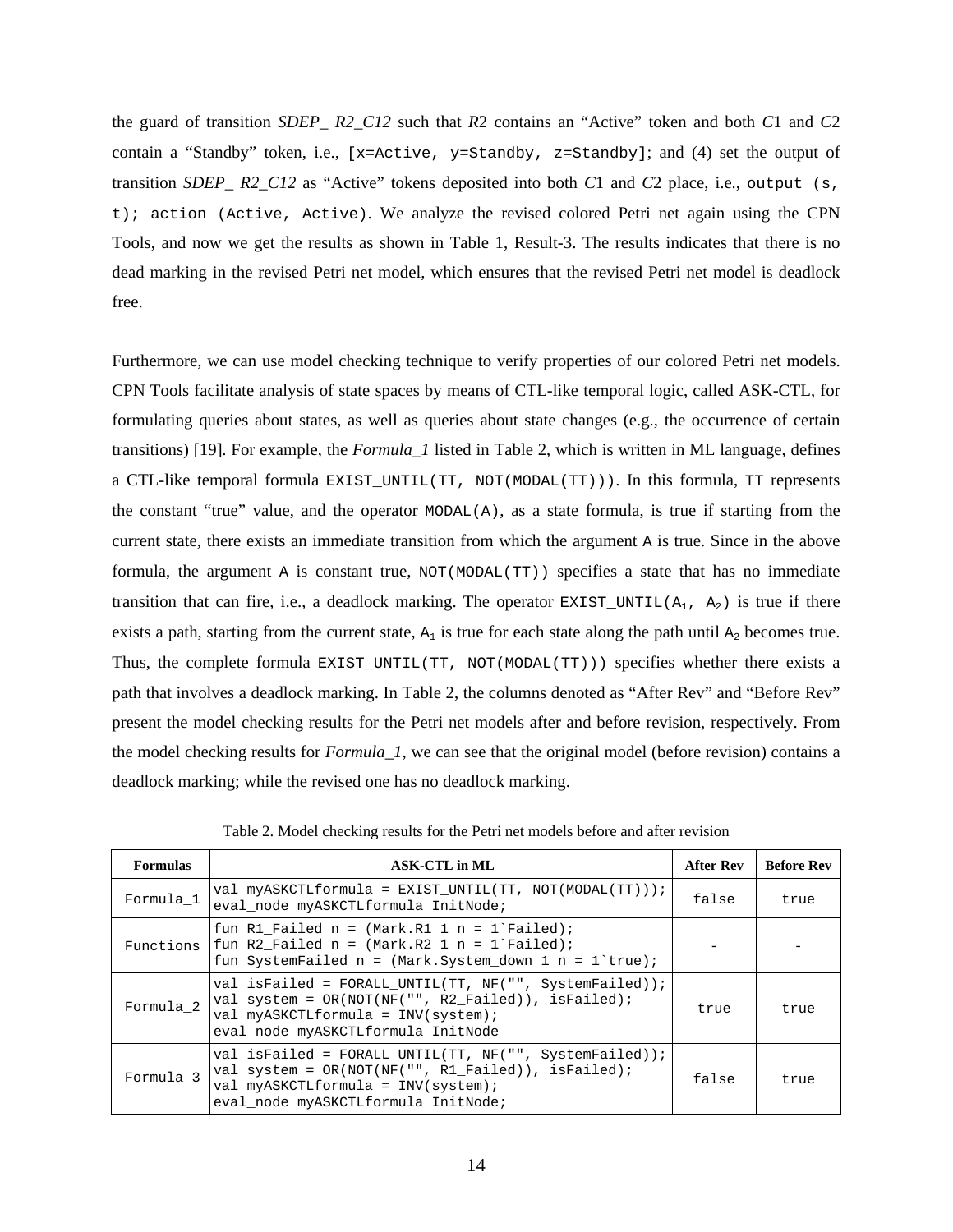In Table 2, we further define three functions: *R1\_Failed*, *R2\_Failed* and *SystemFailed*. The function *R1\_Failed* (or *R2\_Failed*) returns *true* if place *R*1 (or *R*2) contains a colored token "Failed", which indicates that the corresponding component fails. Similarly, the function *SystemFailed* returns *true* when place *System\_down* contains one colored token "true", which indicates that system is not functioning. In *Formula\_2* from Table 2, we define a temporal formula isFailed = FORALL\_UNTIL(TT, NF("", SystemFailed)), where the operator FORALL\_UNTIL( $A_1$ ,  $A_2$ ) is true if from the current state, for all paths in the reachability graph of the Petri net model,  $A_1$  is true for each state along the path until reaching a state on the path where  $A_2$  must hold. Therefore, the CTL formula specifies that from the current state, whether the system will eventually become *not* functioning. We now consider the relationship between the failure of component *R*2 and the failure of the whole system. At any time (state), the system model should satisfy the following property:  $(R2_F \text{Ailed} \rightarrow \langle \rangle)$  >  $S$ ystemFailed), which is equivalent to (¬R2\_Failed ∨ <>SysFailed). This property can be specified by the temporal formula system = OR(NOT(NF("", R2\_Failed)), isFailed). Since this property should be satisfied at any time, the formula INV(system) must be true for our Petri net models, where INV(system)is true if from the current state, the argument system is true for all reachable states. The model checking results show that both Petri net models (before and after revision) satisfy this property. Similarly, we may also verify the relationship between the failure of component *R*1 and the failure of the whole system. Since the failure of component *R*1 will activate component *R*2 due to the spare part redundancy; thus, it should not lead to the failure of the whole system. The model checking result of *Formula\_3* for our revised Petri net model is *false*, which verifies that the revised model does not satisfy the property (if written in LTL): [](R1\_Failed → <>SystemFailed), i.e., the failure of *R*1 will not always lead to the failure of the whole system. On the other hand, the model checking result of *Formula\_3* for the original Petri net model (with deadlock marking) is *true*, which indicates that the above property is satisfied. In other words, it is true that the failure of component *R*1 will always lead to the failure of the whole system. However, we notice that along the path that leads to the deadlock marking, it is impossible to deposit a colored token "true" into place *System\_down*; thus, it seems that the model checking result should also be *false*. The reason it returns a *true* result is because the path that leads to the deadlock marking is a finite sequence, and in this case, the CPN Tools will evaluate the temporal formula FORALL\_UNTIL(TT, NF("", SystemFailed)) to true, although SystemFailed does not eventually become true along that path.

## **6. Conclusions and Future Work**

Existing system reliability modelling approaches cannot fully capture dynamic relationships between components, such as state dependency and redundancy. In this paper, we propose a new modelling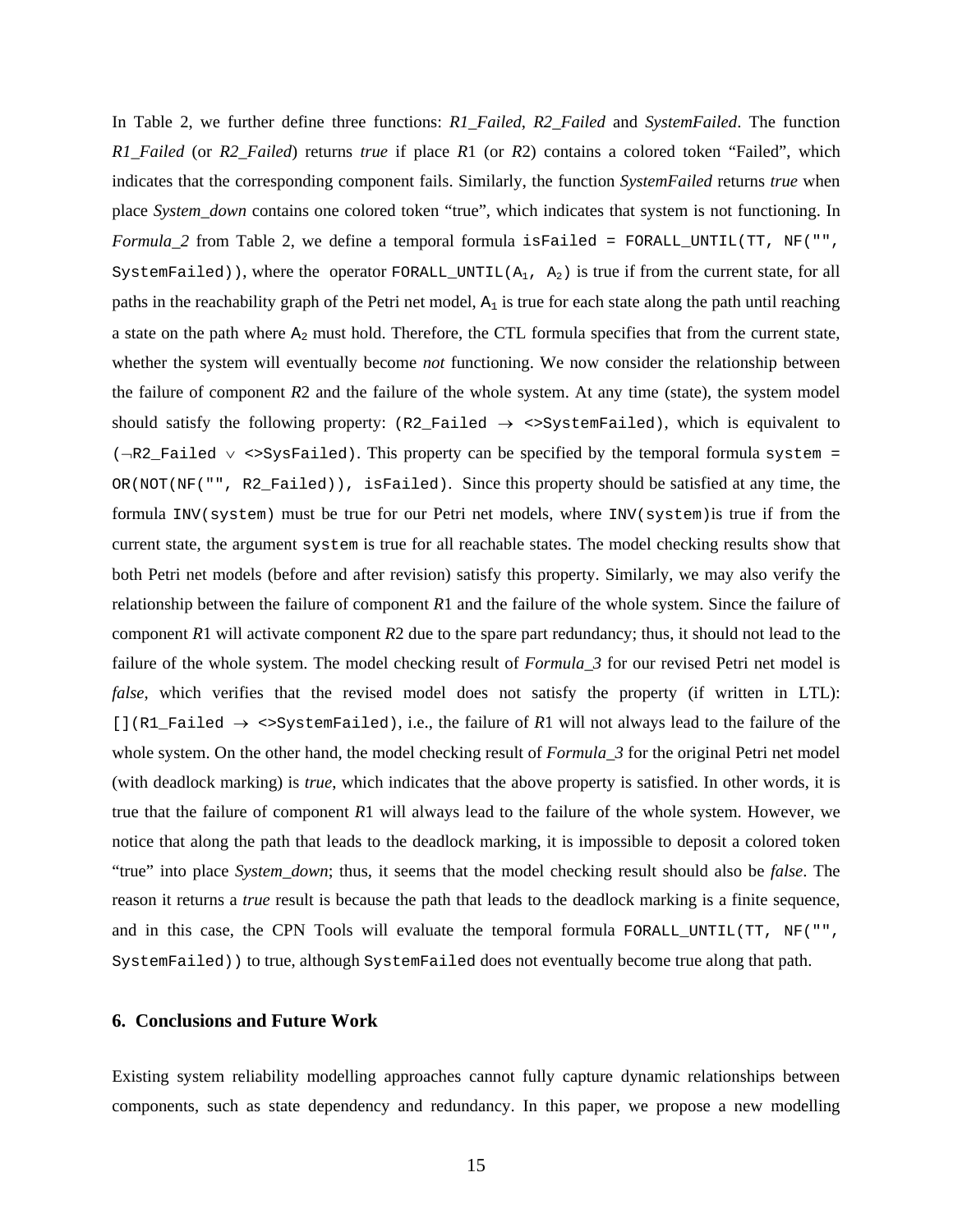approach called dynamic reliability block diagrams (DRBD) to resolve the shortcomings of the existing work. Our proposed approach provides a powerful but easy-to-use reliability modelling tool for complex and large computer-based systems. The methods we proposed for conversion of DRBD constructs to colored Petri nets provide a potential solution for automated conversion of a DRBD model to colored Petri nets, and automated verification of DRBD models, which is demonstrated in our recent work [20]. The case study illustrates how a DRBD model of a computer-based system can be developed, and how formal verification approach can be used to ensure a correct design of the DRBD model. In our future work, we will develop a software tool that can automatically translate DRBD models into colored Petri nets for formal verification. We also plan to develop efficient evaluation methods for DRBD models in order to analyze and predict system reliability performance. A comprehensive system reliability modelling tool that supports editing, formal verification, and evaluation of DRBD models for complex and large-scale systems is envisioned as our future, more ambitious research direction.

## **Acknowledgement**

This material is based upon work partially supported by the Research Seed Initiative Fund (RSIF), College of Engineering, UMass Dartmouth. We thank all anonymous referees for the careful review of this paper and the suggestions for improvements they provided.

## **References**

- [1] B. W. Johnson, *Design and analysis of fault tolerant digital systems* (Boston, USA, Addison-Wesley Longman Publishing Co. Inc., 1989).
- [2] R. Manian, J. B. Dugan, D. Coppit, & K. J. Sullivan, Combining various solution techniques for dynamic fault tree analysis of computer systems, *Proc. of the IEEE International High-Assurance Systems Engineering Symposium*, 1998.
- [3] BlockSim, *System reliability analysis software using an RBD or fault tree approach*, ReliaSoft Corporation, http://www.reliasoft.com/BlockSim/, accessed on June 12, 2007.
- [4] M. Rausand & A. Høyland, *System reliability theory: models, statistical methods, and applications* (New York, USA, Wiley-Interscience, 2003).
- [5] W. Wang, J. M. Loman, R. G. Arno, P. Vassiliou, E. R. Furlong, & D. Ogden, Reliability block diagram simulation techniques applied to the IEEE std. 493 standard network, *IEEE Transactions on Industry Applications, 40*(3), May/June 2004, pp. 887-895.
- [6] H. Xu & L. Xing, Formal semantics and verification of dynamic reliability block diagrams for system reliability modelling, In *Proc. of the 11th International Conference on Software Engineering and Applications (SEA 2007)*, November 19-21, 2007, Cambridge, Massachusetts, USA.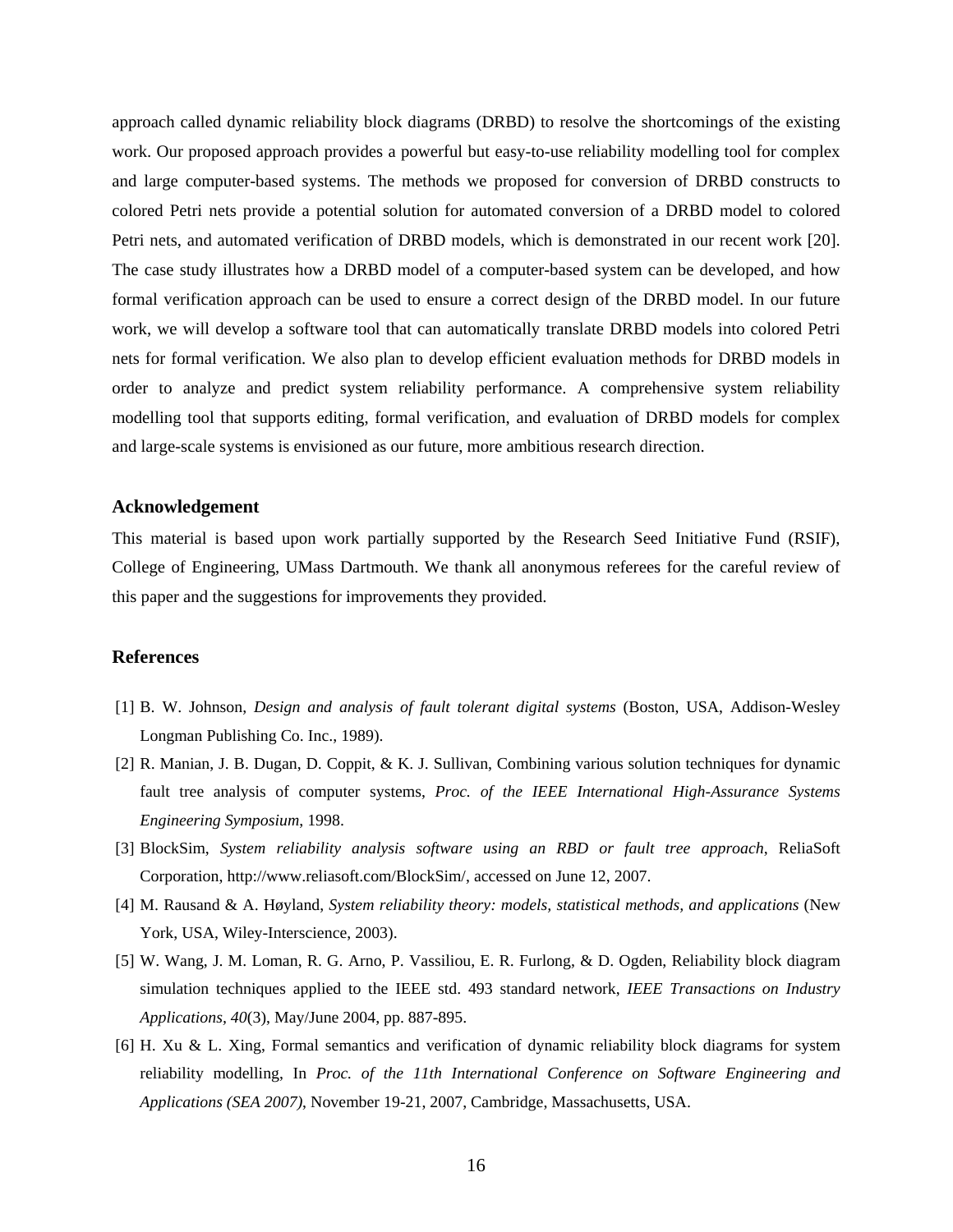- [7] T. Murata, Petri nets: properties, analysis and applications, *Proc. of the IEEE*, Vol. 77, No. 4, April 1989, pp. 541-580.
- [8] K. Jensen, *Colored Petri nets: basic concepts, analysis methods and practical use, Volume 2, analysis methods* (Monographs in Theoretical Computer Science, Springer-Verlag, 1997).
- [9] S. Distefano & L. Xing, A new approach to modelling the system reliability: dynamic reliability block diagrams, *Proc. of the 52nd Annual Reliability & Maintainability Symposium (RAMS'06)*, Newport Beach, CA, January 2006, pp. 189-195.
- [10] D. Coppit, K. J. Sullivan, & J. B. Dugan, Formal semantics of models for computational engineering: a case study on dynamic fault trees, *Proc. of the International Symposium on Software Reliability Engineering*, San Jose, California, 2000, pp. 270-282.
- [11] D. Coppit & K. J. Sullivan, Formal specification in collaborative design of critical software tools, *Proc. of the Third IEEE International High-Assurance Systems Engineering Symposium*, Washington, D.C., November 13-14, 1998, pp. 13-20.
- [12] A. Bobbio, G. Franceschinis, R. Gaeta, & L. Portinale, Exploiting Petri nets to support fault tree based dependability analysis, *Proc. of the 8th International Workshop on Petri Nets and Performance Models (PNPM)*, 1999, pp. 146-155.
- [13] M. H. C. Everdij & H. A. P. Blom, Petri-nets and hybrid-state Markov processes in a power-hierarchy of dependability models, *Proc. of the IFAC Conf. on Analysis and Design of Hybrid Systems*, June 2003, Saint-Malo, Brittany, France.
- [14] E. J. Henley & H. Kumamoto, *Probabilistic Risk Assessment: Reliability Engineering, Design, and Analysis* (IEEE Press, 1992).
- [15] Z. Manna & A. Pnueli, *The temporal logic of reactive and concurrent systems specification* (Springer-Verlag New York, Inc, 1992).
- [16] E. M. Clarke, O. Grumberg, & D. A. Peled, *Model Checking* (MIT Press, 2001).
- [17] Jensen, K., Kristensen, L. M., & Wells, L., Coloured Petri nets and CPN Tools for modelling and validation of concurrent systems, *International Journal on Software Tools for Technology Transfer*, Springer-Verlag, 2006.
- [18] A. V. Ratzer, L. Wells, H. M. Lassen, *et. al.*, CPN Tools for editing, simulating, and analyzing colored Petri nets, *Proc. of the 24th International Conference on the Application and Theory of Petri Nets,*  Eindhoven, The Netherlands, June 2003.
- [19] A. Cheng, S. Christensen, & K. H. Mortensen, Model Checking Coloured Petri Nets Exploiting Strongly Connected Components, In *Proc. of the International Workshop on Discrete Event Systems*, Edinburg, Scotland, UK, pages 169-177. August 1996.
- [20] R. Robidoux, *Automated verification of a computer system reliability model*, Master's Thesis, Computer and Information Science Department, University of Massachusetts Dartmouth, July 2007.